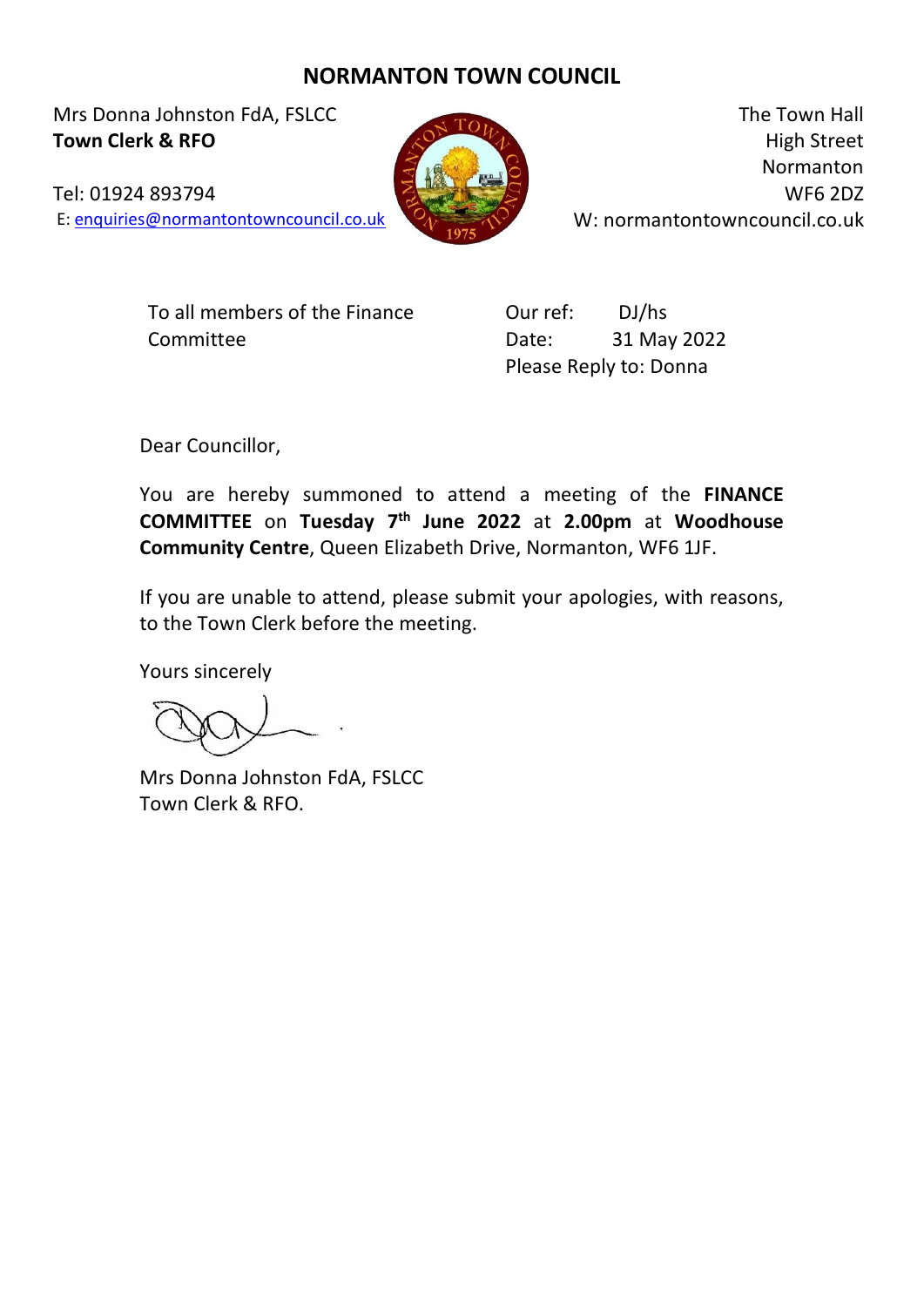## **FINANCE COMMITTEE Tuesday 7 th June 2022 AGENDA**

| 1. | <b>Apologies for Absence</b><br>To receive apologies for absence.                                                                                                                                                                      |              |
|----|----------------------------------------------------------------------------------------------------------------------------------------------------------------------------------------------------------------------------------------|--------------|
| 2. | <b>Members Declarations of Interest</b><br>To receive any declarations of interest not already declared<br>under the Council's Code of Conduct or members Register of<br>Disclosable Pecuniary Interests.                              |              |
| 3. | <b>Minutes</b><br>To receive and sign the minutes of a meeting of the Finance<br>Committee held on Wednesday 2 <sup>nd</sup> February 2022 (Minute<br>Numbers 19-30; Page Numbers 7-12) and approve the<br>contents contained therein. | <b>ENCA</b>  |
| 4. | Cash Books - Month 10-12<br>To receive the cashbooks for Months 10-12 of the 2021/22<br>financial year.                                                                                                                                | <b>ENC B</b> |
| 5. | <b>Bank Reconciliation - Month 10-12</b><br>To receive the Bank Reconciliation for months 10-12 of the<br>2021/22 financial year.                                                                                                      | <b>ENCC</b>  |
| 6. | <b>Balance Sheet</b><br>To receive the Balance Sheet for Month 12 of the 2021/22<br>financial year.                                                                                                                                    | <b>ENCD</b>  |
| 7. | <b>Budget Review</b><br>To review the budget for the end of the 2021/22 financial year<br>and agree any EMR allocations.                                                                                                               | <b>ENCE</b>  |
| 8. | <b>External Audit</b><br>To receive the external audit submission prior to approval by<br>Council.                                                                                                                                     | <b>ENCF</b>  |
| 9. | <b>Review of Fees and Charges</b><br>To undertake the annual review of fees and charges.                                                                                                                                               | <b>ENC G</b> |